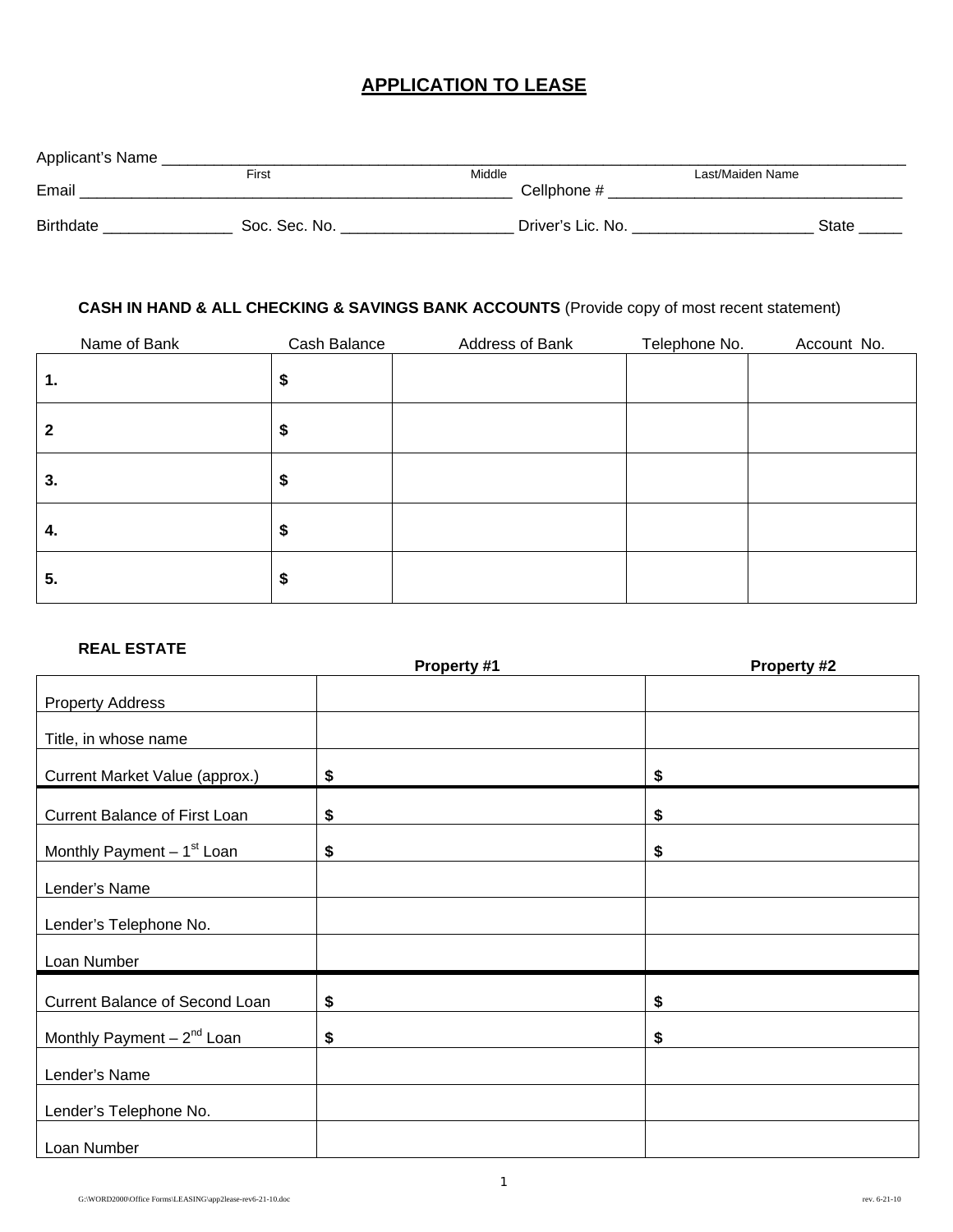# **Trade References (Where you buy from):**

| $\left( \right)$ |                       |                 |              |                 |                 |  |
|------------------|-----------------------|-----------------|--------------|-----------------|-----------------|--|
|                  | Name                  | Items Purchased |              | Known how long? |                 |  |
|                  | <b>Street Address</b> | City            | <b>State</b> | Zip Code        | Telephone No.   |  |
| 2)               | Name                  | Items Purchased |              |                 | Known how long? |  |
|                  | <b>Street Address</b> | City            | <b>State</b> | Zip Code        | Telephone No.   |  |

### **PERSONAL REFERENCES:** (Relatives & Friends):

| Name | <b>Address</b> | Phone No.<br><b>Cell &amp; Home</b> | Occupation | Relationship | Yrs.<br>Known |
|------|----------------|-------------------------------------|------------|--------------|---------------|
|      |                |                                     |            |              |               |
|      |                |                                     |            |              |               |
|      |                |                                     |            |              |               |
|      |                |                                     |            |              |               |
|      |                |                                     |            |              |               |

#### **RESIDENCE:**

|                                                                                                                                                                                                                               |        | City           |                              | State                                                       | Zip Code                                                      |          | Home Phone           |
|-------------------------------------------------------------------------------------------------------------------------------------------------------------------------------------------------------------------------------|--------|----------------|------------------------------|-------------------------------------------------------------|---------------------------------------------------------------|----------|----------------------|
|                                                                                                                                                                                                                               |        |                |                              |                                                             |                                                               |          |                      |
| <b>Previous Address Example 2018</b><br><b>Street Address</b><br>(If less than 5 years)                                                                                                                                       |        |                | City                         |                                                             | State                                                         | Zip Code |                      |
| If rent: Landlord                                                                                                                                                                                                             |        |                |                              |                                                             |                                                               |          |                      |
|                                                                                                                                                                                                                               | Street | City State Zip |                              |                                                             | Manager                                                       |          | Telephone No.        |
| <b>MONTHLY INCOME (average)</b>                                                                                                                                                                                               |        |                |                              | <b>MONTHLY PAYMENTS (average)</b>                           |                                                               |          |                      |
| Salary and/or Fees received                                                                                                                                                                                                   |        |                | Loan Payments                |                                                             |                                                               |          |                      |
| <b>Bonus &amp; Commissions</b>                                                                                                                                                                                                |        | $\mathbb{S}$   | Rent/Lease                   |                                                             |                                                               |          | $\mathbb{S}$         |
| Dividends & Interest                                                                                                                                                                                                          |        | $\mathbb{S}$   |                              | Taxes (income & property taxes)                             |                                                               |          | $\mathbb{S}$         |
| <b>Real Estate Net Income</b>                                                                                                                                                                                                 |        | $\frac{1}{2}$  | <b>Living Expenses</b>       |                                                             |                                                               |          | $\mathbb{S}$         |
| <b>Business Royalty Income</b>                                                                                                                                                                                                |        | $\sim$         | <b>Guarantor Obligations</b> |                                                             |                                                               |          | $\mathbb{S}$         |
| Other Income                                                                                                                                                                                                                  |        | $\mathbb{S}$   |                              | Unsatisfied Legal Claims/Judgment                           |                                                               |          | $\mathbb{S}$         |
|                                                                                                                                                                                                                               |        | $\mathbb{S}$   |                              | Liability as an endorser or co-maker of notes               |                                                               |          | $\mathbb{S}$         |
| the control of the control of the control of the control of the control of the control of the control of the control of the control of the control of the control of the control of the control of the control of the control |        | $\sim$         |                              |                                                             | Other liabilities (alimony, child support, maintenance, etc.) |          | $\mathbb{S}$         |
| the control of the control of the control of the control of the control of the control of                                                                                                                                     |        | $\frac{1}{2}$  |                              | <u> 1989 - Andrea Stadt Britain, amerikansk politiker (</u> |                                                               |          | $\mathbb{S}$         |
|                                                                                                                                                                                                                               | \$     |                |                              |                                                             |                                                               |          | <u>and the state</u> |
| <b>TOTAL GROSS INCOME</b>                                                                                                                                                                                                     | \$     |                | <b>TOTAL EXPENSES</b>        |                                                             |                                                               | \$       |                      |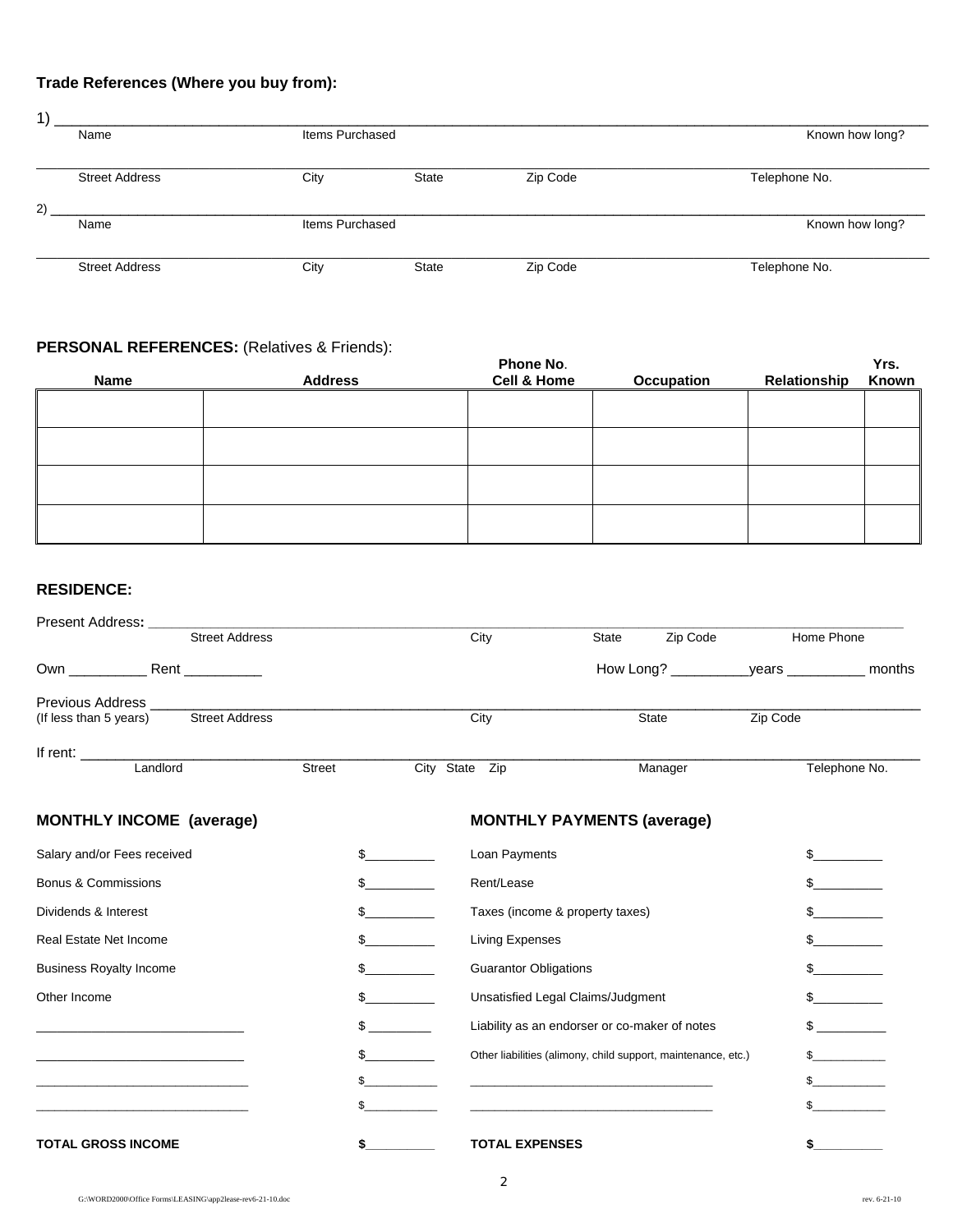### **AUTOMOBILES**

| Name, Address<br>and Phone # of Debtor<br><b>MARITAL STATUS:</b>                                                   | <b>ACCOUNTS AND NOTES RECEIVABLE</b>                | <b>Maturity Date</b> | \$                | \$<br>\$<br>Face Value | Monthly Installment<br>Payments                                                                                      |          |          | Balance<br>Due | \$<br>\$      | \$<br>\$<br>Description of<br>Security       |
|--------------------------------------------------------------------------------------------------------------------|-----------------------------------------------------|----------------------|-------------------|------------------------|----------------------------------------------------------------------------------------------------------------------|----------|----------|----------------|---------------|----------------------------------------------|
|                                                                                                                    |                                                     |                      |                   |                        |                                                                                                                      |          |          |                |               |                                              |
|                                                                                                                    |                                                     |                      |                   |                        |                                                                                                                      |          |          |                |               |                                              |
|                                                                                                                    |                                                     |                      |                   |                        |                                                                                                                      |          |          |                |               |                                              |
|                                                                                                                    |                                                     |                      |                   |                        |                                                                                                                      |          |          |                |               |                                              |
|                                                                                                                    |                                                     |                      |                   |                        |                                                                                                                      |          | \$       |                |               |                                              |
|                                                                                                                    |                                                     |                      |                   |                        | \$                                                                                                                   |          |          |                |               |                                              |
|                                                                                                                    |                                                     |                      | \$                |                        | \$                                                                                                                   |          | \$       |                |               |                                              |
|                                                                                                                    |                                                     |                      | \$                |                        | \$                                                                                                                   |          | \$       |                |               |                                              |
|                                                                                                                    |                                                     |                      |                   |                        |                                                                                                                      |          |          |                |               |                                              |
| Married _____ Divorced _____ Single _____ Separated _____ Widowed _____. If married, please provide the following: |                                                     |                      |                   |                        |                                                                                                                      |          |          |                |               |                                              |
|                                                                                                                    |                                                     |                      |                   |                        |                                                                                                                      |          |          |                |               |                                              |
|                                                                                                                    | First                                               |                      | Middle            |                        | Last/Maiden Name                                                                                                     |          |          |                | Cellphone No. |                                              |
|                                                                                                                    |                                                     |                      |                   |                        |                                                                                                                      |          |          |                |               |                                              |
| Spouse's Employer ________                                                                                         |                                                     | Company Name         |                   |                        |                                                                                                                      |          |          |                |               |                                              |
|                                                                                                                    |                                                     |                      |                   |                        |                                                                                                                      |          |          |                |               |                                              |
| <b>Street Address</b>                                                                                              |                                                     | City                 |                   |                        | State                                                                                                                | Zip Code |          |                | Telephone No. |                                              |
| <b>STOCKS, BONDS &amp; SECURITIES</b>                                                                              |                                                     |                      |                   |                        |                                                                                                                      |          |          |                |               |                                              |
|                                                                                                                    | Name of Stock Certificate<br><b>Holding Company</b> |                      | Account<br>Number |                        | Telephone Number                                                                                                     |          | Address  |                |               | Approx. Current<br><b>Total Market Value</b> |
|                                                                                                                    |                                                     |                      |                   |                        |                                                                                                                      |          |          |                | \$            |                                              |
|                                                                                                                    |                                                     |                      |                   |                        |                                                                                                                      |          |          |                | \$            |                                              |
|                                                                                                                    |                                                     |                      |                   |                        |                                                                                                                      |          |          |                | \$            |                                              |
| <b>BUSINESS:</b>                                                                                                   |                                                     |                      |                   |                        |                                                                                                                      |          |          |                |               |                                              |
|                                                                                                                    | Are You:                                            |                      |                   |                        |                                                                                                                      |          |          |                |               |                                              |
|                                                                                                                    |                                                     |                      |                   |                        | Is it: ______ Corporation ______ Partnership ______ Sole Ownership (PLEASE PROVIDE COPY OF CURRENT BUSINESS LICENSE) |          |          |                |               |                                              |
|                                                                                                                    |                                                     |                      |                   |                        |                                                                                                                      |          |          |                |               |                                              |
| <b>Street Address</b>                                                                                              |                                                     |                      | City              |                        | State                                                                                                                |          | Zip Code |                |               | Telephone No.                                |
|                                                                                                                    |                                                     |                      |                   |                        |                                                                                                                      |          |          |                |               |                                              |
| Landlord _____                                                                                                     | <b>Street Address</b>                               |                      |                   | City                   | State                                                                                                                |          | Zip Code |                |               | Telephone No.                                |
|                                                                                                                    |                                                     |                      |                   |                        |                                                                                                                      |          |          |                |               |                                              |
|                                                                                                                    |                                                     |                      |                   |                        |                                                                                                                      |          |          |                |               |                                              |
|                                                                                                                    |                                                     |                      |                   |                        |                                                                                                                      |          |          |                |               |                                              |
| List names of all major owners/directors of the organization:                                                      |                                                     |                      |                   |                        |                                                                                                                      |          |          |                |               |                                              |